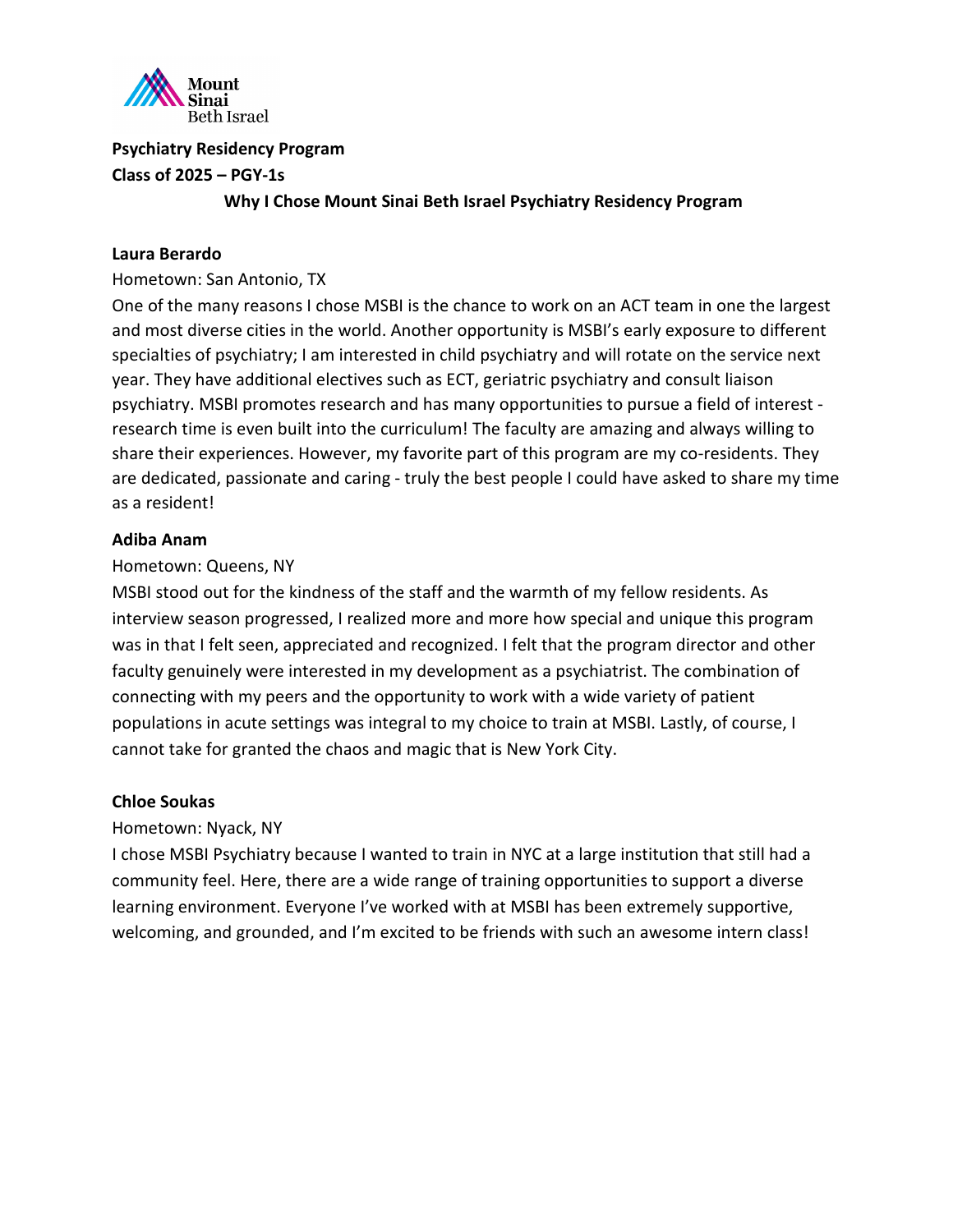

#### **Niki Song**

#### Hometown: East Lyme, CT

I chose MSBI Psychiatry off a good gut feeling. When applying to residency, I was looking for a program in New York City that would expose me to a diverse range of patients and give me a breadth of experience in various psychiatric subspecialities. On interview day, it was apparent that MSBI provided both the strong clinical training and warm culture I was searching for. Even through a virtual setting, I could sense the passion and enthusiasm the faculty and residents had for this program. It's been two months into residency, and I'm glad my gut feeling was right. My senior residents and attendings are supportive and provide us with a good balance of autonomy and guidance. Of course, residency would not be the same without my co-interns, who are some of the most hardworking and inspiring people I've met.

#### **Vidushi Purohit**

#### Hometown: Brooklyn, NY

When looking at residency programs, I knew I wanted to stay in NYC and I wanted a program where I would learn a lot, but also be part of a group of people that care and look out for each other. Even with virtual interview experience, I saw that at MSBI, the residents and faculty were a cohesive group. The residents really stood out to me - they were honest and open about their experience at the program. More than that, watching them interact with each other, it was clear that they weren't just coworkers; they were also really good friends. I have only been here for a few months, but it is safe to say that not only am I definitely learning a lot, but I am also doing it with an amazing group of co-residents who have very quickly become some of my favorite people to be around.

#### **Tiffany Markko**

#### Hometown: Rowlett, TX

I chose MSBI because I knew I wanted a program with strong community ties not only when it came to patient care but in regards to resident life as well. I had no doubt that the diversity of NYC would be a great fit for my interests in public psychiatry and patient advocacy, but as someone coming from the other side of the country I knew I wanted a strong relationship with my co-residents to help with the culture shock. Despite my interviews being virtual, it was clear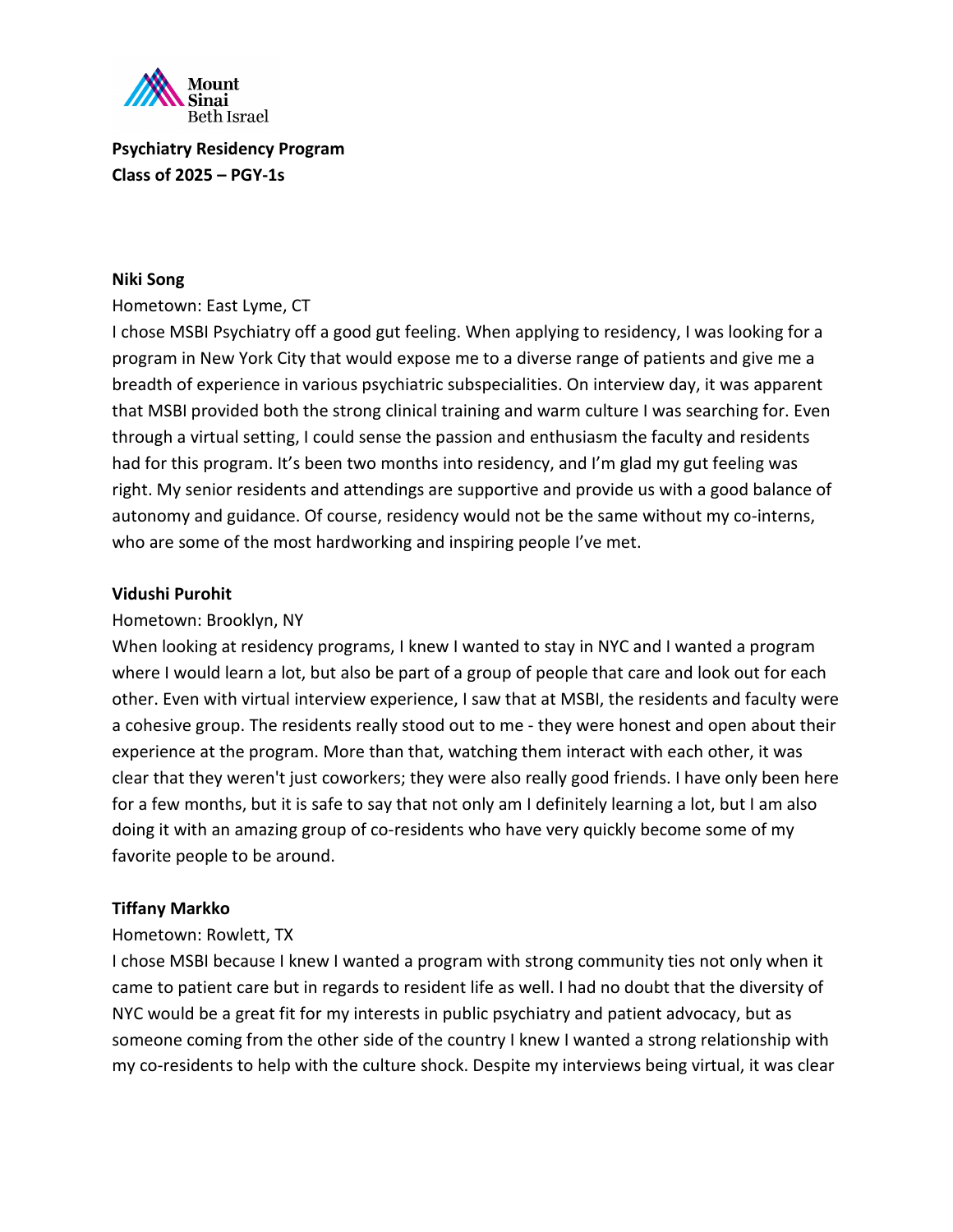

that the residents all got along well and enjoyed each other's company both on and off the clock. Now 2 months in, my class is regularly looking for things to do together and we're always

excited to see each other at weekly didactics! Additionally, I broke my wrist the week before rotations started and the outpouring of support from all levels was astounding. Kenisha and Dr. Safin worked very hard to ensure I would be able to safely and comfortably start work on time and our PGY 1 chief Brian was regularly making sure I wasn't over working myself. I honestly can't imagine being anywhere else and am ecstatic to see how the rest of residency goes.

#### **Phoenix Phung**

#### Hometown: Atlanta, GA

Despite the virtual format, I felt comfortable talking with the residents and the faculty about anything without fear of judgement or the need to portray myself as something that I'm not. In addition to my own interactions, the close relationships of the residents and the caring nature of the faculty to ensure a healthy work-life balance was evident. Coming from Georgia, I was so happy to have the time after work to hang out with my co-interns exploring the surrounding restaurants around the hospital. From a training perspective, I really wanted to be exposed to a diverse patient population, so New York City was an obvious choice for me. Having worked here for a couple months now, I have already seen patients who spoke different languages, came from other states, and with diverse backgrounds. MSBI definitely provides exposure to a wide range of psychopathology in a supportive learning environment while also prioritizing adequate time to pursue other interests outside of work.

#### **Kate Warren**

#### Hometown: Pelham, NY

When looking into residency programs, I knew I wanted a place that felt like a big family, and I definitely got that at MSBI. I love the sense of community here. Whether it's from my coresidents, colleagues, or administration, I always feel supported through both the challenges and triumphs of residency.

#### **Lakshmipriya Karamsetty**

#### Hometown: Colorado Springs, CO

Not only does this program offer large patient volumes, but it also allows me to work with patients who present with both severely acute and chronic psychiatric illnesses from varying backgrounds. This program also has numerous faculty members with fellowships and experience in consult-liaison (the fellowship I hope to do one day). Plus the added on benefit of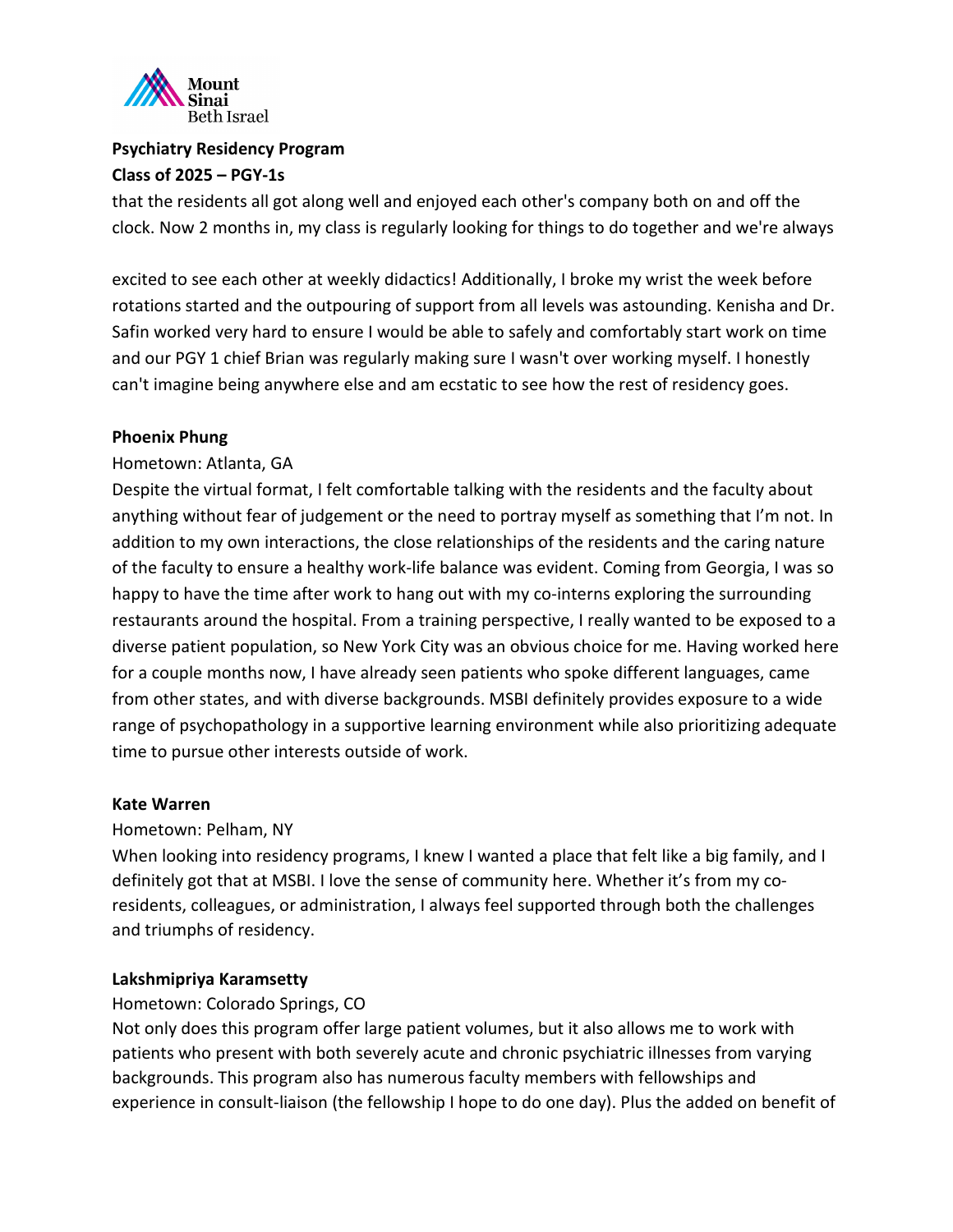

being in Manhattan with numerous other programs around, people, and so many restaurants/places to explore!

# **Sean Lynch**

# Hometown: East Northport, NY

I think the highlight of training at MSBI is the amount of support we get from our colleagues and our administration. Our co-residents all get along so well and it's great to be able to see each other outside of work and to also support and teach each other in the hospital. Our program and hospital leadership really makes our education a priority and are always available to us if we need advice or support. All of this, coupled with the diverse clinical exposure that we get by working at a hospital that serves so many different communities within NYC, makes training at MSBI a truly great experience.

## **Chelsea Boydstun**

# Hometown: Appleton, WI

When applying for residency, I primarily looked at programs in NYC because of the diverse patient population that makes it an ideal place to train and exposes trainees to an exceptional breadth of psychopathology. MSBI stood out to me on interview day because of the strong sense of community that permeated the program. It was clear that the residents felt supported not only by each other, but by the administrators and leadership, who emphasized balance between providing residents with ample opportunities for career development with overall well-being of trainees.

#### **Briana Van Verdeghem**

# Hometown: Waterford, CT

I chose MSBI for the opportunity to practice psychiatry in an incredibly dynamic environment- the Lower East Side of Manhattan. The diversity of people we serve keeps me engaged with learning. I've found that the people who run the program are committed to fostering a challenging but supportive learning experience. Its proximity to Papaya Dog also helps.

#### **Ralph Albert**

# Hometown: Saratoga, CA

In selecting a residency program, I was searching for a space where I could grow individually while forming lasting bonds and mentorship. Mount Sinai Beth Israel has provided that experience manifold, providing access to excellent mentorship/networking opportunities and world class resources. Yet at the same time, what stands out the most has been the welcoming atmosphere, genuine, down-to-earth co-residents to accessible and committed program leadership. I've enjoyed my time in New York thus far!